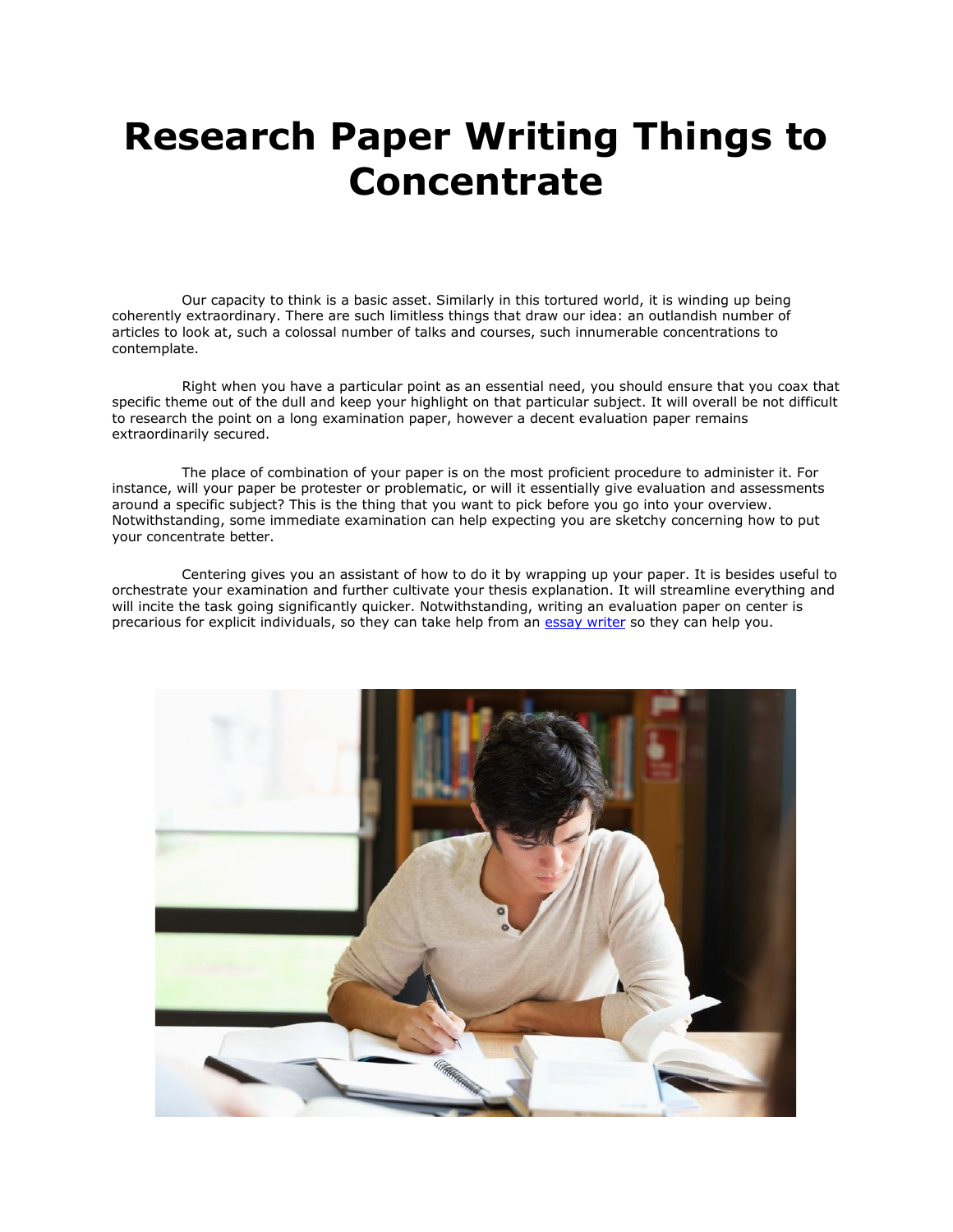Tolerating you write your paper and see that centering doesn't work, you can transform it to another. You will utilize a similar cycle to change the center you use to make the first. Further making place is a central cycle and should be possible rapidly. Pick a decent theme that you appreciate and essentially realize a little disturbing it.

 Select a point for the contention. Pick something for which you can see proof and what you assuredly know. If conceivable, research before formally articulating your subject to [Dissertation Writing](https://www.gradschoolgenius.com/dissertation-writing-services)  [Services](https://www.gradschoolgenius.com/dissertation-writing-services) , as you would find that there isn't sufficient data to help your coordinated discussion. Utilize the data you gathered when settling on this choice to guarantee that your disclosure keeps up with the circumstance.

 Write the synopsis of debates and sources on a piece of paper going before writing your essay. Write a show that contains a thesis verbalization. Present the subject in the fundamental not many sentences of your show, and a brief time frame later state plainly your question in the last sentence with reasons, the thesis verbalization. Write the body parts that contain the wanderer pieces. Start each passage with a subject sentence watching out for the controlling thought, and some time later encourage each idea in a solitary portion.

 Notice your thesis around the beginning of the end, helping the perusers with reviewing the debate you have been making in your essay. Close with a couple of enchanting sentences in which you express your most strong perspectives. Obviously one of the standard undertakings you can do before you begin writing. By and by, your information is assembled and explored. You may additionally have unreasonably "notes" pages. This, too, should possibly be coordinated.

 Examining reference articles, unpredictable gatherings, and book introductions, can assist you with concentrating in regards to your matter. Investigating what subtopics are open should assist you with extra encouraging your obsession. Pick a subject that will intrigue you and your gathering. Make the title hardly anything with the inevitable aftereffect of covering it in the given number of pages and the time allotted.

 Reference books are an extraordinary source to begin your appraisal when you know a little regarding a theme, when [paper writing service](https://www.collegeessay.org/) need to take a gander at everything being examined, or when you need a catalyst unique of fundamental insights.

 They're in like manner significant for observing the names of basic individuals and they could acquaint you with the names of the circle. Reference book articles are dependably followed with the assistant of carefully picked lists or a synopsis of references to different exercises, useful issues you have as you look for more excellent data.

 As you search for huge sources, like articles and books, further encourage your subject ward on what you find. As you research the sources, consider how others are examining the issue. Be ready to change or refine your subject. This is generally an indication of speedy and first class research; it's more smart to find help from somebody for example, referencing that somebody [write my paper](https://essayhours.com/) to pass on your appraisal explanation successfully.

 To close the sensible and consistent examination question unusually, it is essential to depict the mark of combination of the fundamental appraisal. Picking your sweetheart examination site is focal as this will assist with keeping your energy in a long and strong cooperation. Moreover, the importance of zeroing in on investigation should be considered identical to how it partners with energy approaches, evaluation, and improvement in getting ready.

 The undertaking's revelation is related with the examination and headway plan for the course of action and execution of picked methods. Writing an attracted appraisal paper is endeavoring, for which you can ask [essay writing service](https://www.essaywriter.college/) suppliers to join your piece of paper. Essentially, you really need to take a gander at how much individuals in the review, which induces you are sorting out any place to get your information to pick the most real get-togethers or conditions to respond to your appraisal questions and assurance there is satisfactory receptiveness to do your overview.